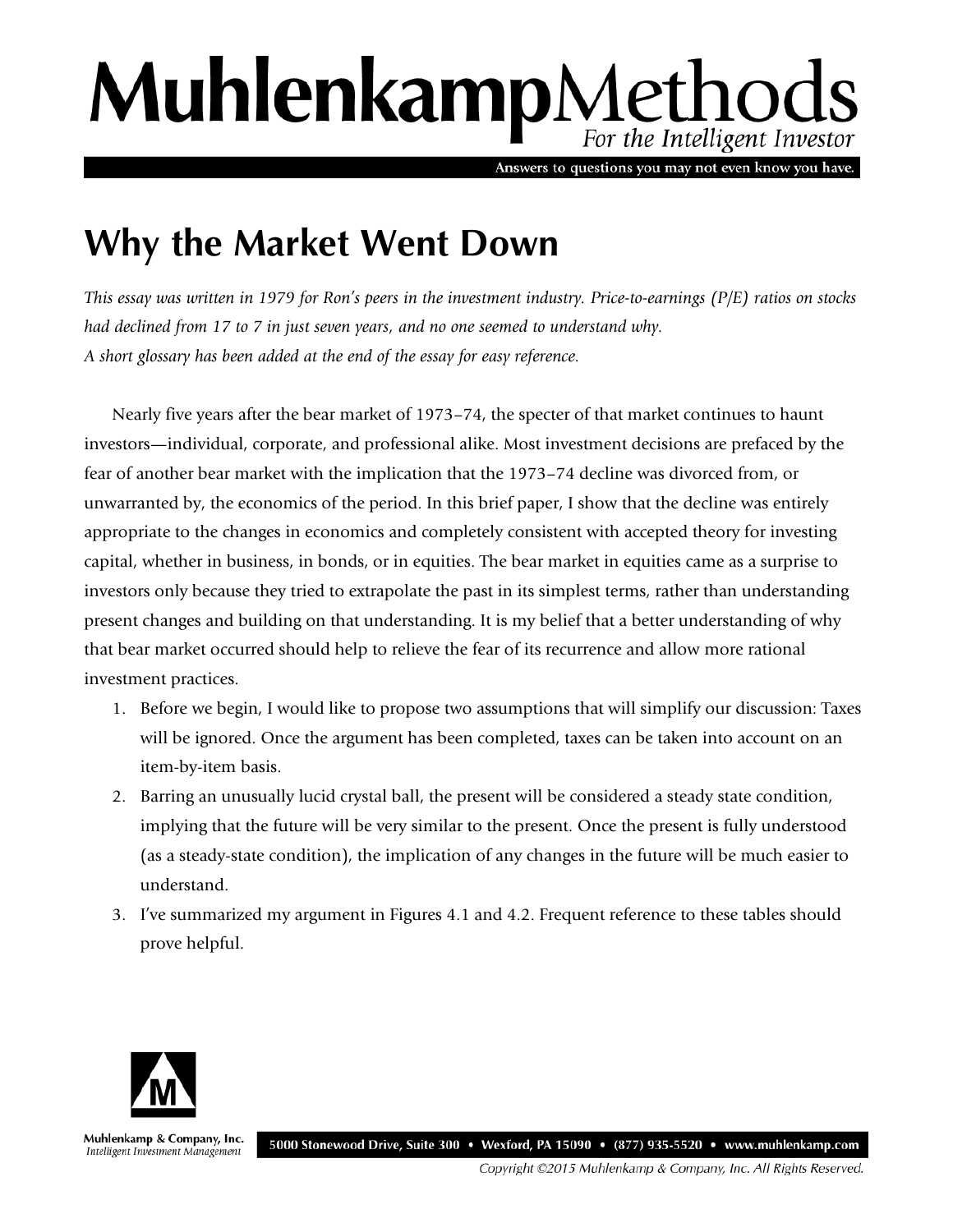#### **The Argument**

It is 1979. Core inflation is running at a rate of 8%–9%. Since the value of the dollar is shrinking at an 8%–9% rate, most investors would like to *at least* offset that rate as a minimum requirement.

Short-term Treasury bills (T-Bills) are liquid, and considered to be risk-free investments. As such, they provide both a measure of the degree to which inflation can be offset on a current basis and a benchmark against which to measure other investments. Currently, short-term T-Bills yield about 9.5%. Thus, other investments can be measured against both the inflation rate and short-term T-Bills.

Long-term AAA corporate bonds are generally liquid, but considered to be a step below T-Bills in quality and less certain in their payout, due to the length of time to maturity. For these reasons, most investors require a higher expected return from 30-year General Motors (GM) bonds, relative to T-Bills, before they are willing to invest their money. Today, 30-year GM bonds provide an expected return of about 9.5%. This implies that investors would not now prefer such bonds to T-Bills, unless they expected inflation and T-Bill yields to be lower in the future than they are today.

Equity (stock) investment in a company is generally perceived as being riskier than debt (bond) investment in the same company, because stock prices are generally more volatile than bond prices. Although this volatility becomes less important as investors lengthen their time horizons, most stock investors still require some premium return to offset the greater volatility and perceived risk of stock investment. Today, based on the 9.5% returns on T-Bills and long-term bonds, many investors tell me that they need to see a 15% potential return to be willing to provide equity capital.

This point can also be made from the perspective of the company. If it costs GM 9.5% to borrow money, it must earn an additional return on that money to be worthwhile being in business. In short, if GM can't earn a premium, it has no incentive to pay 9.5% for use of the funds. A return on the order of 15% would seem to be a sufficient premium.

Consequently, I use a required return on equity of 15% in today's marketplace. This implies that if a company is actually earning that 15%, it should be worth *book value* (book value is defined as shareholder equity). Today, in fact, the average corporate return is roughly 15%, and the actual average price-to-book-value is just over one times book value. So, the market would appear to be fairly valued based on the assumptions and the data in the first column of Figure 4.1.



Muhlenkamp & Company, Inc. 5000 Stonewood Drive, Suite 300 · Wexford, PA 15090 · (877) 935-5520 · www.muhlenkamp.com Intelligent Investment Management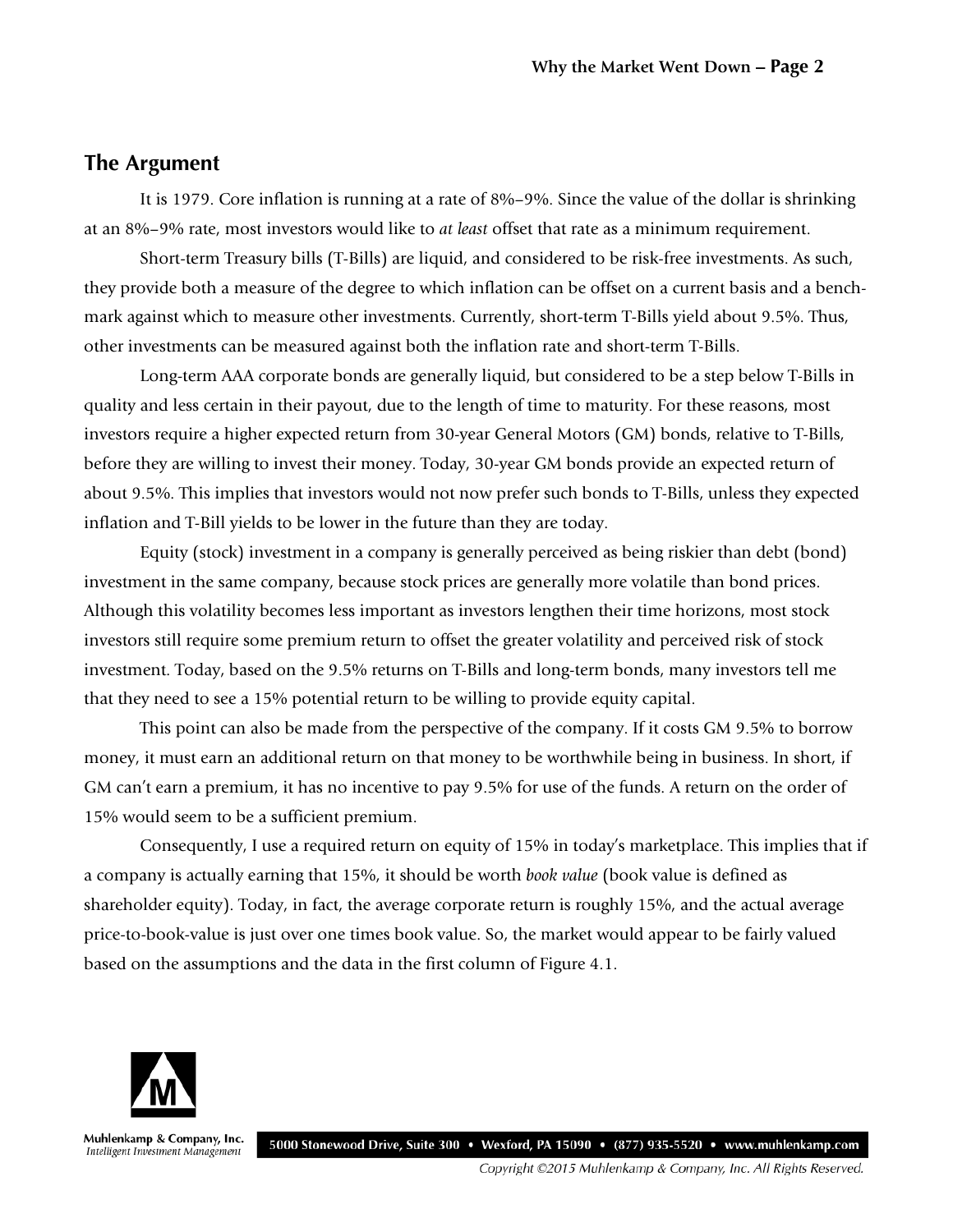|                                               | 1979 | 1965 | 1951 |
|-----------------------------------------------|------|------|------|
| Inflation $(\% )$                             | 8.0  | 1.5  | 7.0  |
| Return on 90-day T-Bills (%)                  | 9.5  | 4.0  | 2.0  |
| Return on 30-year GM Bond (%)                 | 9.5  | 4.5  | 3.0  |
| Required Return on Equity (%)                 |      |      |      |
| (to be worth book value)                      | 15.0 | 8.0  | 13.0 |
| Actual Average Return on Equity (%)           | 15.0 | 12.0 | 13.0 |
| Actual Price / Book Value (P/BV)              | 1.0  | 2.0  | 1.0  |
| Implicit $P/E$ Ratio ( $P/E = P/B \div ROE$ ) | 6.0  | 17.0 | 7.0  |

**Figure 4.1 Derivations**

Now then, let's step back in time to 1965. In 1965, inflation averaged 1.5%. Ninety-day Treasury bills provided returns of roughly 4%. Long-term corporate bonds provided a return of 4.5%. In this environment, many people tell me that they would require returns of 7%–8% to be willing to provide equity money. Again, if you are a corporate treasurer borrowing at 4.5% and earning 7%–8%, it is probably worthwhile being in business.

What we have said so far is that because inflation and interest rates climbed from 1965 to 1979, our required return on equity capital doubled in the same way that the required return on corporate bonds doubled. The doubling in the required return on corporate bonds drove the price of 4.5% bonds or preferred stocks to 50 cents on the dollar, and this surprised no one. Given a fixed coupon rate, we had to halve the price in order to double the return. Yet people were shocked when the prices of their equities were cut in half, even though it was for the same reason.



Muhlenkamp & Company, Inc. 5000 Stonewood Drive, Suite 300 • Wexford, PA 15090 • (877) 935-5520 • www.muhlenkamp.com Intelligent Investment Management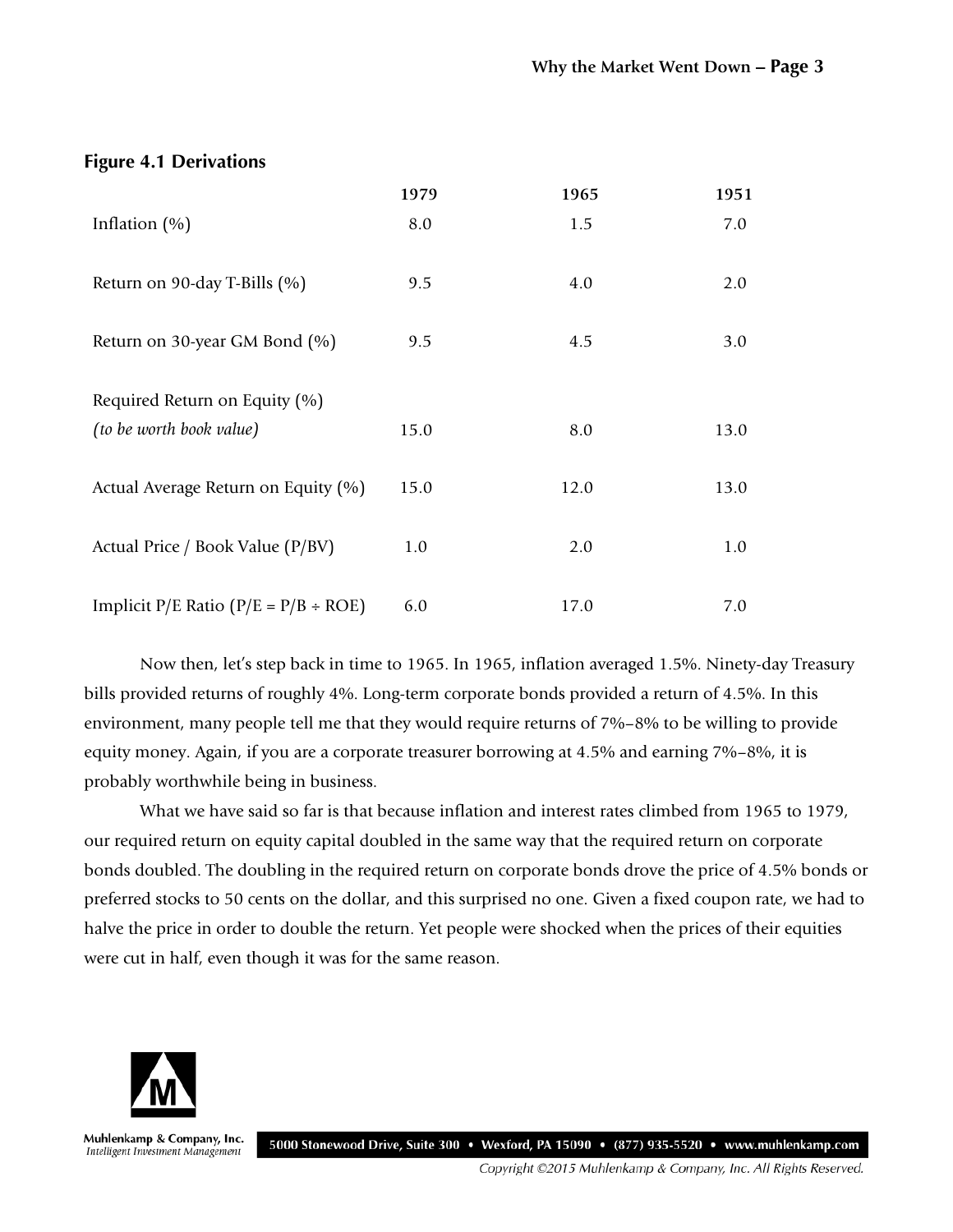Corporate returns on equity in the mid-1960s averaged about 12%. This 12% was enough above the required return of 7%–8% that actual prices averaged two times book value. The only way in which these premium prices of two times book value could have been sustained is if the corporations had been able to sustain the premium returns (of 12% vs. the 7% or 8%). What has happened since then is that the required return doubled, and the actual return climbed merely from 12% to 15%, so that the prices shrank from two times book to just book value. Stock prices fell for the same reason that prices fell on existing bonds; it was the only way to increase future returns.

In order to complete the picture, we can go back to 1951. In the period around 1951, inflation rates were averaging about 7%. Ninety-day T-Bills were only yielding 2%, and returns on corporate bonds were only 3%, due to the interest rate controls after World War II. Clearly, these interest rates were not economic, given the rate at which money was losing its purchasing power. Interest rates *should* have been around 8%–9%, forcing required returns on equity to roughly 13%. In fact, in 1951 corporate returns on equity averaged 13%, and stocks were priced just above book value.

At this point several comments should be made. First of all, as we have derived the numbers in the three columns, each column is consistent unto itself. Anyone in 1951 who bought a 3% 30-year bond has in fact received his 3%. The bond is about to mature in 1981. Whether or not he is happy with that 3% is another question. He got exactly what he expected. Anyone who bought stocks at one times book in 1951 in companies that were earning 13% on equity has received that 13%. Since earnings are either paid out in dividends or added to equity, the investor received exactly what the companies earned, because the stock price is once again equal to book value. Like the bond investor, the stock investor has received exactly what he expected.



Muhlenkamp & Company, Inc. Intelligent Investment Management

5000 Stonewood Drive, Suite 300 • Wexford, PA 15090 • (877) 935-5520 • www.muhlenkamp.com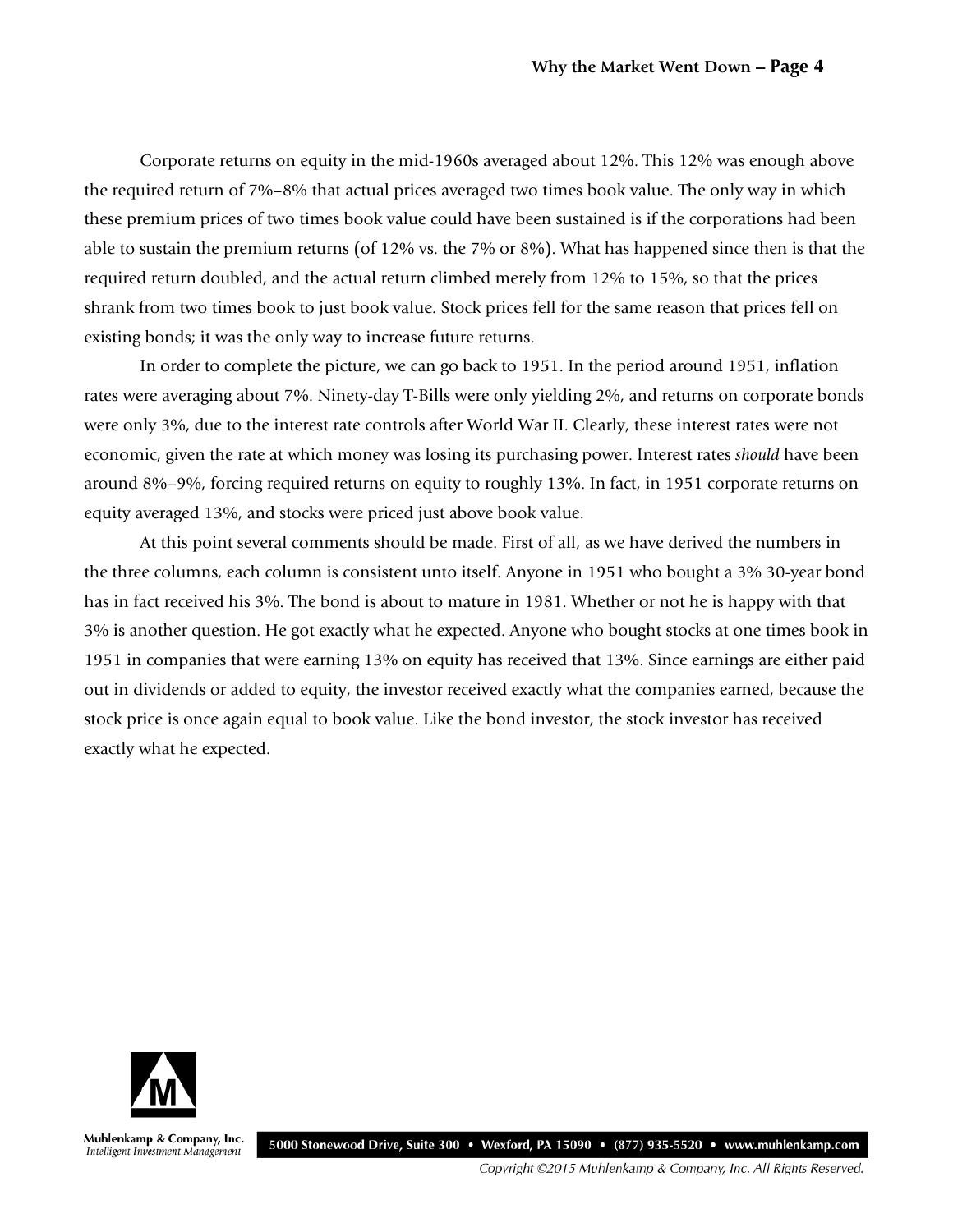The difficulty comes when you make a transition from one column (i.e., one set of figures and one set of assumptions) to another. We have made that transition twice, and we are back where we started. However, let's look at what happened during those transitions (see Figure 4.2).

#### **Figure 4.2 What Happens in "Real World" When Inflation Changes**

|                                         | 1965-79 | 1951-65 |
|-----------------------------------------|---------|---------|
| Required Annual Return (%)              | 8.0     | 13.0    |
| Actual P /B Return $(+$ or $-$ ) $(\%)$ | $-5.0$  | $+5.0$  |
| Realized Annual Return                  | 3.0     | 18.0    |

In the 14-year period from 1951 to 1965, because the *required* return went down, the prices on equities went up from one times book to two times book. The adjustment did not occur in bonds simply because bonds were pegged too low in 1951 to be economic investments. When you double numbers in a 14-year period, you are adding about 5% on average per year.

In 1951 investors required equity returns of 13%, and the average company provided an in-house return of that same 13%. In the ensuing 14 years, investors' requirements dropped to 8%, while companies were able to maintain in-house returns of 12%. This caused the ratio of prices to book values to double, adding 5% per year in price appreciation to the 13% required. And, in fact, the total returns from equity investments for the period 1951 to 1965 averaged 18%.

In 1965, investors required equity returns of 8%. In the ensuing 14 years, their requirements rose to 15%, and companies' in-house returns rose to 15%. This caused the ratio of prices to book values to halve, giving back the 5% per year in price appreciation that was realized earlier. But this 5% was taken from a base of only 8%, leaving a net return of only 3%. In fact, the total of returns from equity investments, for the period 1965 to 1979, averaged 3%.

At this point it should be noted that the investors who bought 30-year bonds in 1965 can expect to get their 4.5% return over the 30-year period. To date they have not received it, because the price of the



Muhlenkamp & Company, Inc. 5000 Stonewood Drive, Suite 300 • Wexford, PA 15090 • (877) 935-5520 • www.muhlenkamp.com Intelligent Investment Management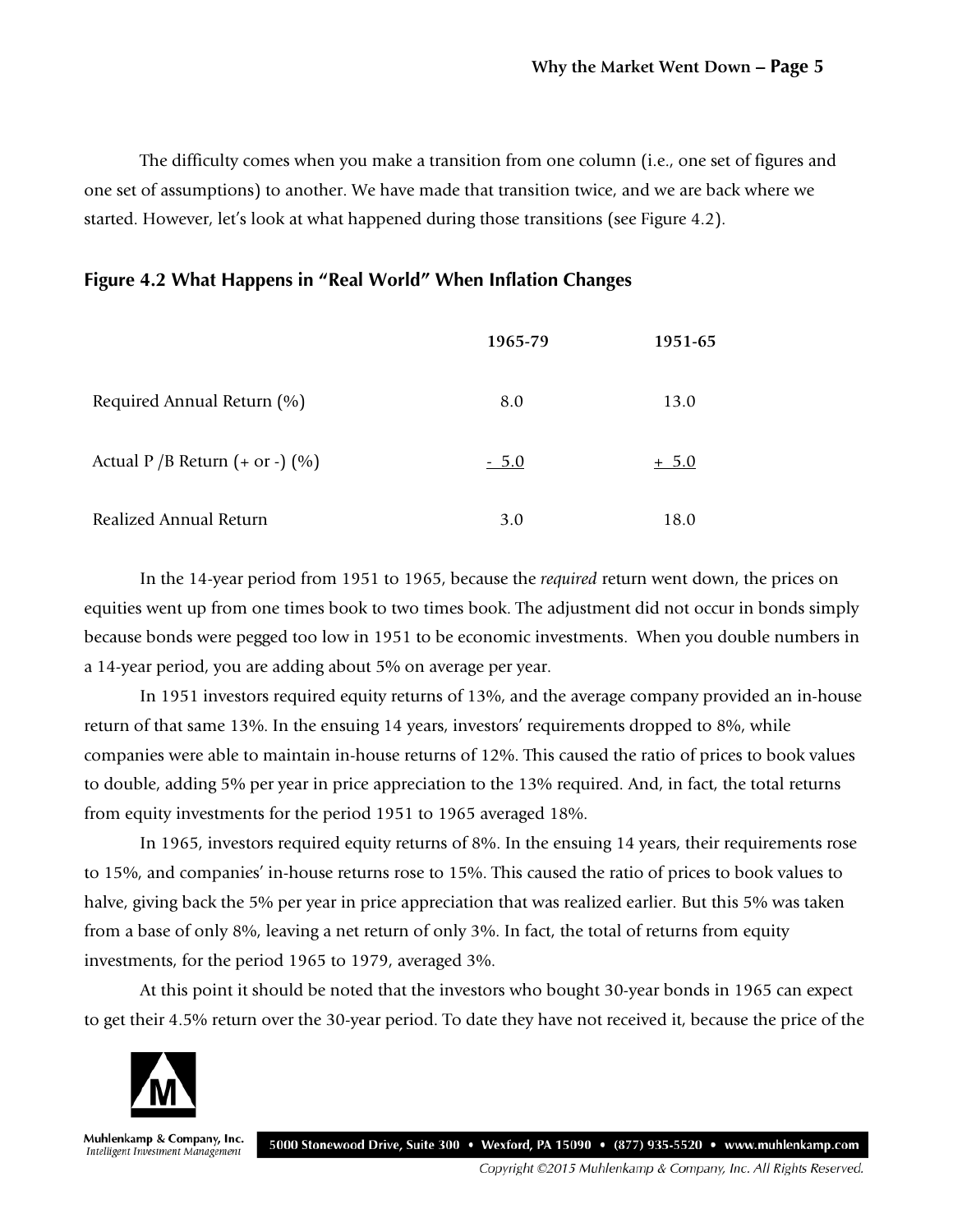bonds has dropped dramatically in order to get remaining returns (i.e., on a yield-to-maturity basis) up to 9.5%. Nevertheless, if these bonds are held to maturity, people will get the 4.5% they originally expected. Their frustration will be that in the interim they have changed their required returns, simply because the economics changed.

#### **The Conclusions**

The conclusions from this exercise are several. The first conclusion is that the price of stocks is driven by the same economic factors that determine the price of bonds. Stocks are priced, as they must be priced, to provide the investor with a competitive prospective return, just as are bonds. The second conclusion is that stocks do have an additional variable in their returns. Whereas a bond coupon is fixed for the life of the bond, the underlying return for stocks is the corporate return on equity, which can, of course, change. If a bond is held to maturity, the investor will realize the exact return he bargained for. Similarly, if the stock is held until the capitalization rate—the price-to-book-value—returns to its level at purchase, the shareholder will receive whatever return on corporate equity the company earned on average during his holding period. Thus, there is an additional variable, but the price determinations are still based on what the company earns. A shareholder owns a share of the company and can expect to receive the company's return on equity capital, provided he manages to sell his share for a capitalization rate equal to the one at which he purchased.

The third conclusion is that if in 1951 bonds had been priced to return 9% or 10% (in order to make them competitive with the 7% inflation rate), bondholders would have been called out of their bonds somewhere between 1951 and 1965. This means that, rather than allowing the prices of the bonds to increase to 1.8 times par, the companies simply would have called them back in and issued 4.5% bonds. The point is that anyone buying a 9.5% bond today will not get that 9.5% unless the bonds are outstanding to maturity. If interest rates should drop, it is the obligation of the corporation to call them back in and reissue new bonds at a lower coupon rate.

The fourth conclusion is that the return on shareholders' equity is in fact return on shareholders' equity. When a company earns money on shareholder equity, that money goes to only two places: it gets paid out in dividends (in which case the shareholder can invest it or spend it as his or her heart desires), or it gets plowed back into the equity base. If it is plowed back into the equity base, those dollars do accrue to the value of the enterprise. The difficulty in the last 14 years has simply been that the



Muhlenkamp & Company, Inc. 5000 Stonewood Drive, Suite 300 • Wexford, PA 15090 • (877) 935-5520 • www.muhlenkamp.com Intelligent Investment Management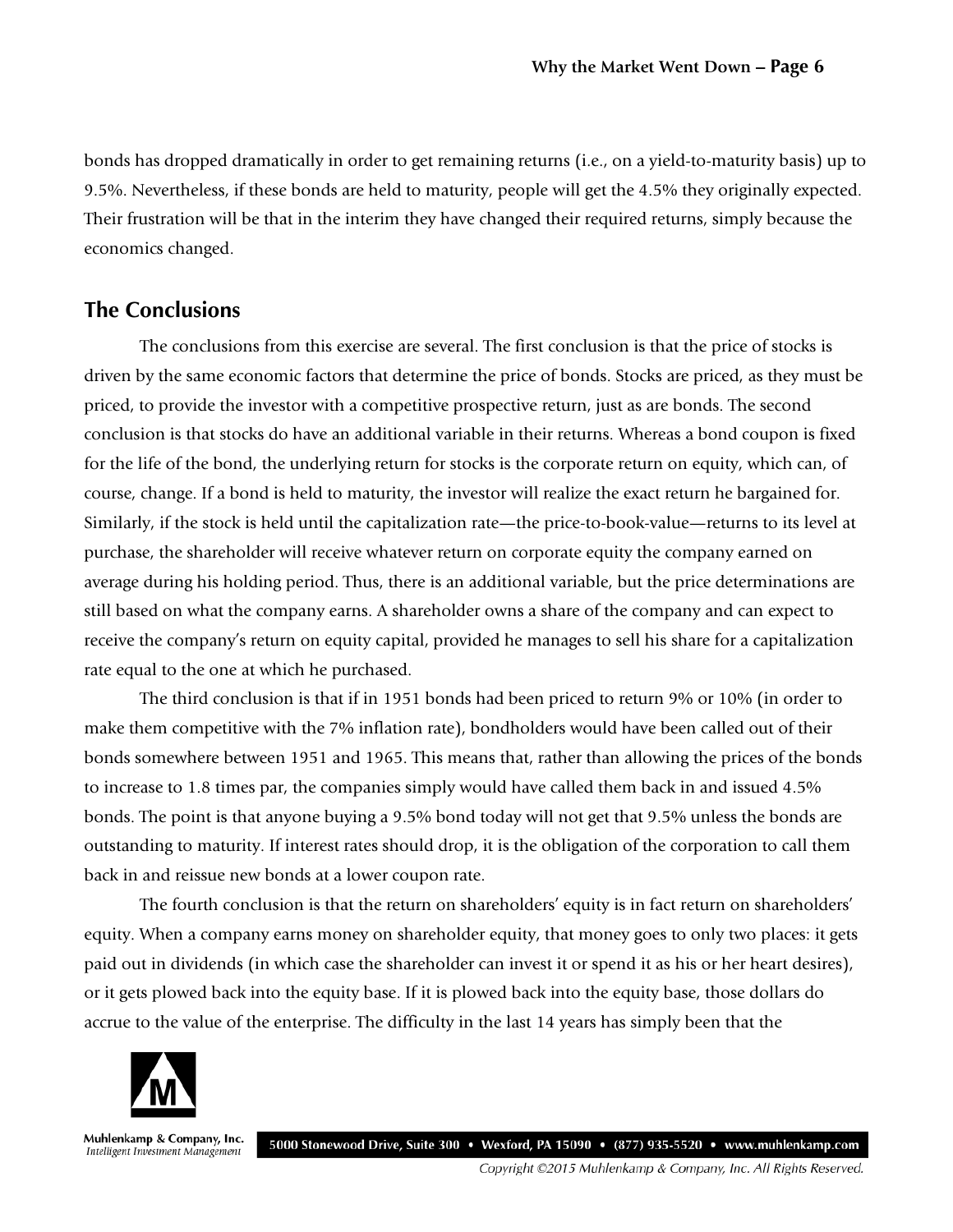capitalization rate (i.e., the price-to-book ratio) has declined at a rate nearly offsetting this accumulation of corporate equity, so it has not been apparent to shareholders that they were, in fact, benefiting from corporate retained earnings. Looking at the period from 1951 to 1965, shareholders benefited doubly, but there was very little incentive to look closely or to pursue the argument at that time.

The fifth conclusion is that the reason the stocks can be viewed as a hedge against inflation is that corporate management has the task of earning returns on shareholder equity over and above the costs of borrowing money. When inflation and interest rates rose in 1970, the verbal response of investors was "to buy those 7% to 8% bonds while you have a chance" because 4.5% was viewed as a normal return on debt. Even coupons of 7% to 8% on bonds did not deter corporate management. They were earning a 12% return on shareholder equity. It had decreased their margin, but it was still worthwhile being in business. In 1973 and 1974 when interest rates rose again, investors concluded that 8% to 9% bonds were here to stay. At the same time, corporate management reached the same conclusion, indicating that a 12% return on shareholder equity was only marginal. Thus, they have since upped their required returns to 15%.

The realization that we may have entered a new era of inflation and interest rates, hit both investors and corporate managers, (who are often the same people), at the same time. But, whereas a corporate executive body requires several years to upgrade the profitability of their company, investors are able to up their prospective returns in a very short period of time. They simply cut prices. This occurred in the equity markets in 1973 and 1974.

Since that time we have had gradually increasing levels of corporate return on equity, so that today returns are competitive, but returns are not at premium levels as they were in 1965. The capital markets have adjusted to this by simply cutting their price-to-book-value ratios from two times to one times. Nevertheless, if inflation continues to climb and interest rates continue to climb, corporate executives will continue to up their required returns. If the investor buys into corporations at prices below book value, he will be taken care of simply by the actions of the executives. It's when the investor insists on paying prices substantially above book value that he is relying on corporations to earn premium returns rather than simply competitive returns.



Muhlenkamp & Company, Inc. Intelligent Investment Management

5000 Stonewood Drive, Suite 300 • Wexford, PA 15090 • (877) 935-5520 • www.muhlenkamp.com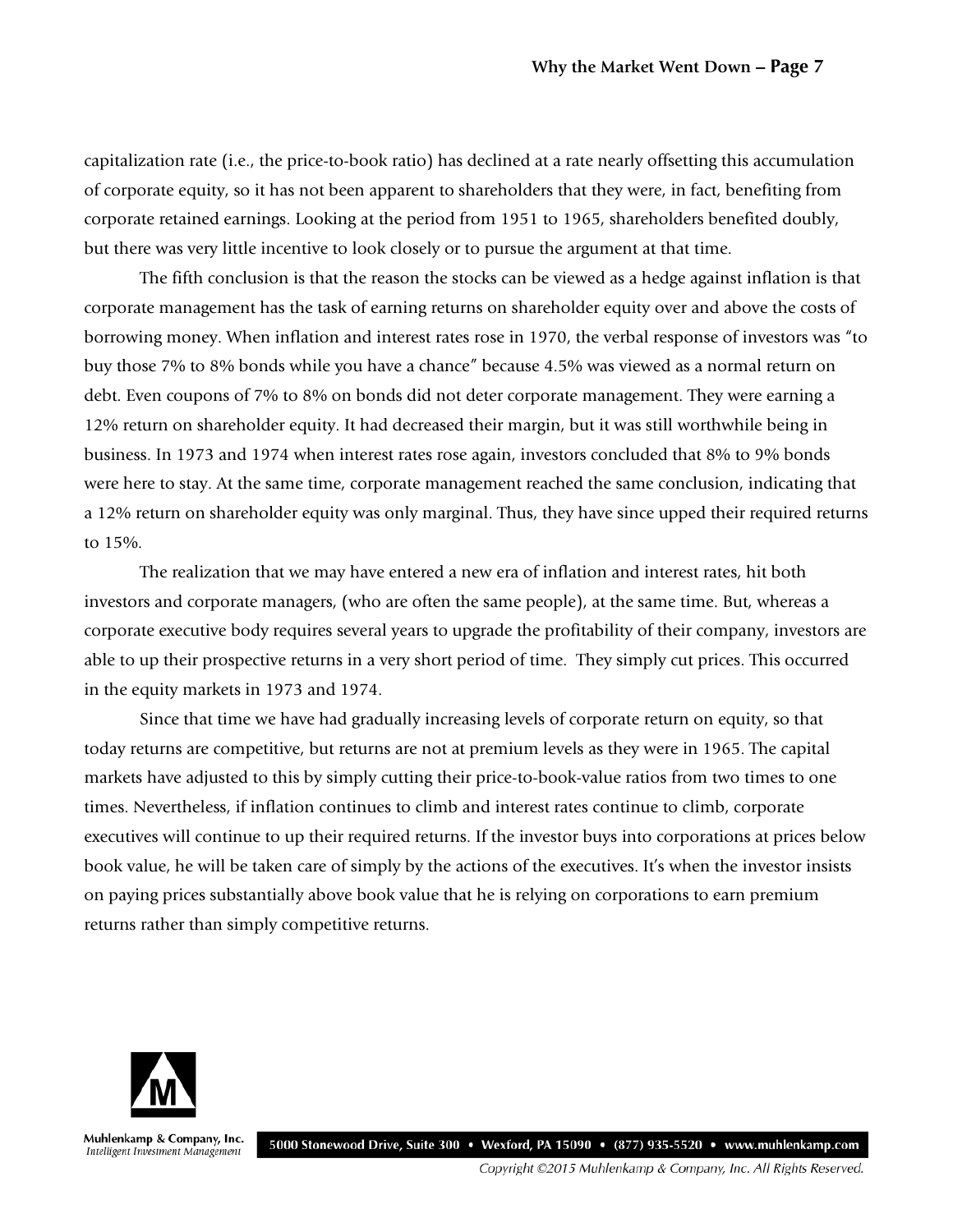#### **Postscript**

I would like to make just two more points. I consider them axioms of investing:

- 1. Over the long term (e.g., 30 years) the difference in risk between the stock and the bonds of any given company is minuscule. If the company dies, neither is any good. When Penn Central went bankrupt, owning the bonds was little better than owning stock.
- 2. Return on shareholder equity is exactly that. If the company earns it, it accrues to the value owned by the shareholder, either through dividends or through increased equity value. Over the long term, the shareholder gets what the company earns. A shareholder can get more or less by buying at a discount (to equity value) or at a premium.

#### **Editor's Note**

*In this essay, Ron gains insight into the dynamics of the market from 1951 to 1979 by considering the perspectives of both the investor and the businessperson. What rate of return is required for an individual to invest? What rate of return must a company be able to make before it will borrow money? The answers to these questions depend on the inflation rate, interest rates, and perceived risk. Thus, when inflation and interest rates change, the required returns change as well.* 

*In 1973–74, the realization that inflation was here to stay drove stock prices down. (Remember, the investor has a required return. To meet this in an environment of increasing inflation, corporate profitability must increase or purchase price must drop. Profitability takes years to change. Price changes are much quicker.) The bear market of 1973–74 was a surprise to analysts because investment models did not take inflation into account. (From 1951 to 1965 they didn't need to, because inflation was steady. But from 1965 to 1978, changes in inflation played the major role in the marketplace.)* 

*The lesson to learn: when you are working with money, you must account for the fact that the value of money can change. You must account for inflation.* 

*Do Ron's insights still hold true in 2007? Below we've added two columns for 1998 when bond yields and stocks prices first reflected inflation rates of 2%. Note that the parameters come very close to those of 1965. The "real world" numbers on the lower table reflect the results of the period which look a lot like 1951-1965. The numbers also demonstrate why, starting in 1998, Ron has been saying that stocks are priced to do 8%-9% per year going forward; (for more information refer to the 'Total Return' segment in our essay entitled "How Much Money Are You Willing to Lose for a Theory?").*



Muhlenkamp & Company, Inc. 5000 Stonewood Drive, Suite 300 • Wexford, PA 15090 • (877) 935-5520 • www.muhlenkamp.com Intelligent Investment Management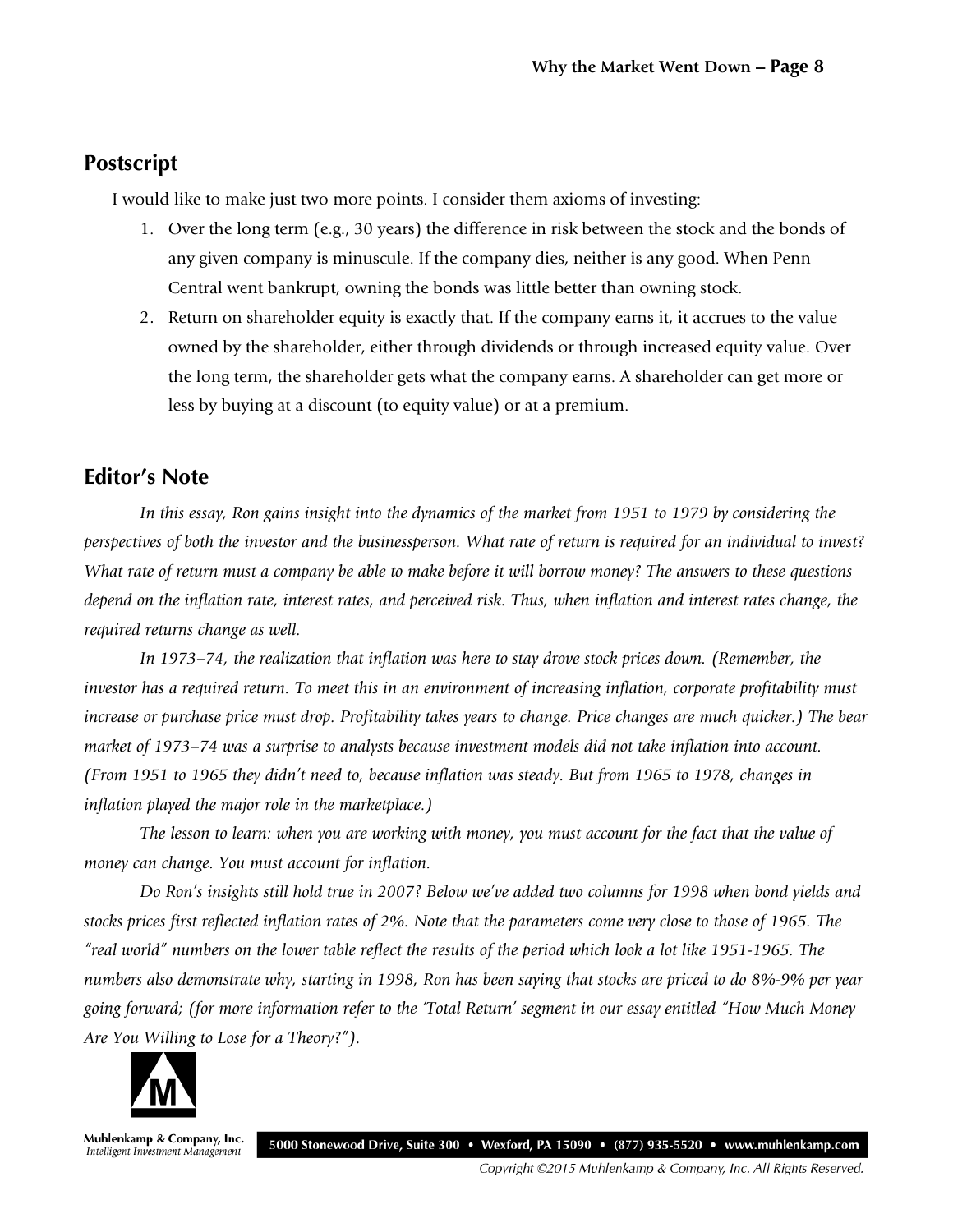*The second additional column lists the numbers for 2007, which are very close to the numbers for 1998. The "real world" numbers demonstrate returns that are still a bit below the required return since 1998.*

| <b>Figure 4.3 Derivations (Updated)</b>                             |      |      |      |      |      |
|---------------------------------------------------------------------|------|------|------|------|------|
|                                                                     | 2007 | 1998 | 1979 | 1965 | 1951 |
| Inflation $(\% )$                                                   | 2.0  | 2.0  | 8.0  | 1.5  | 7.0  |
| Return on 90-day T-<br>Bills $(\% )$                                | 4.0  | 3.0  | 9.5  | 4.0  | 2.0  |
| Return on 30-year<br>GM Bond (%)                                    | 4.5  | 5.0  | 9.5  | 4.5  | 3.0  |
| Required Return on<br>Equity $(\% )$<br>(to be worth book<br>value) | 8.0  | 8.0  | 15.0 | 8.0  | 13.0 |
| <b>Actual Average</b><br>Return on Equity<br>(%)                    | 13.0 | 13.0 | 15.0 | 12.0 | 13.0 |
| Actual Price / Book<br>Value $(P/BV)$                               | 2.1  | 2.1  | 1.0  | 2.0  | 1.0  |
| Implicit P/E Ratio<br>$(P/E = P/B \div ROE)$                        | 17.0 | 17.0 | 6.0  | 17.0 | 7.0  |

#### **Figure 4.4 What Happens in "Real World" When Inflation Changes (Updated)**

|                                        | 1998-<br>2006 | 1979-<br>1998 | 1965-<br>1979 | 1951-<br>1965 |
|----------------------------------------|---------------|---------------|---------------|---------------|
| Required Annual<br>Return $(\% )$      | 8.0           | 15.0          | 8.0           | 13.0          |
| Actual $P/B$ Return (+<br>or -) $(% )$ | $+0.0$        | $+3.0$        | $-5.0$        | $+5.0$        |
| Theoretical Annual<br>Return           | 8.0           | 18.0          | 3.0           | 18.0          |
| Realized Annual<br>Return              | 7.0           | 18.0          | 3.0           | 18.0          |



Muhlenkamp & Company, Inc.<br>Intelligent Investment Management

5000 Stonewood Drive, Suite 300 • Wexford, PA 15090 • (877) 935-5520 • www.muhlenkamp.com